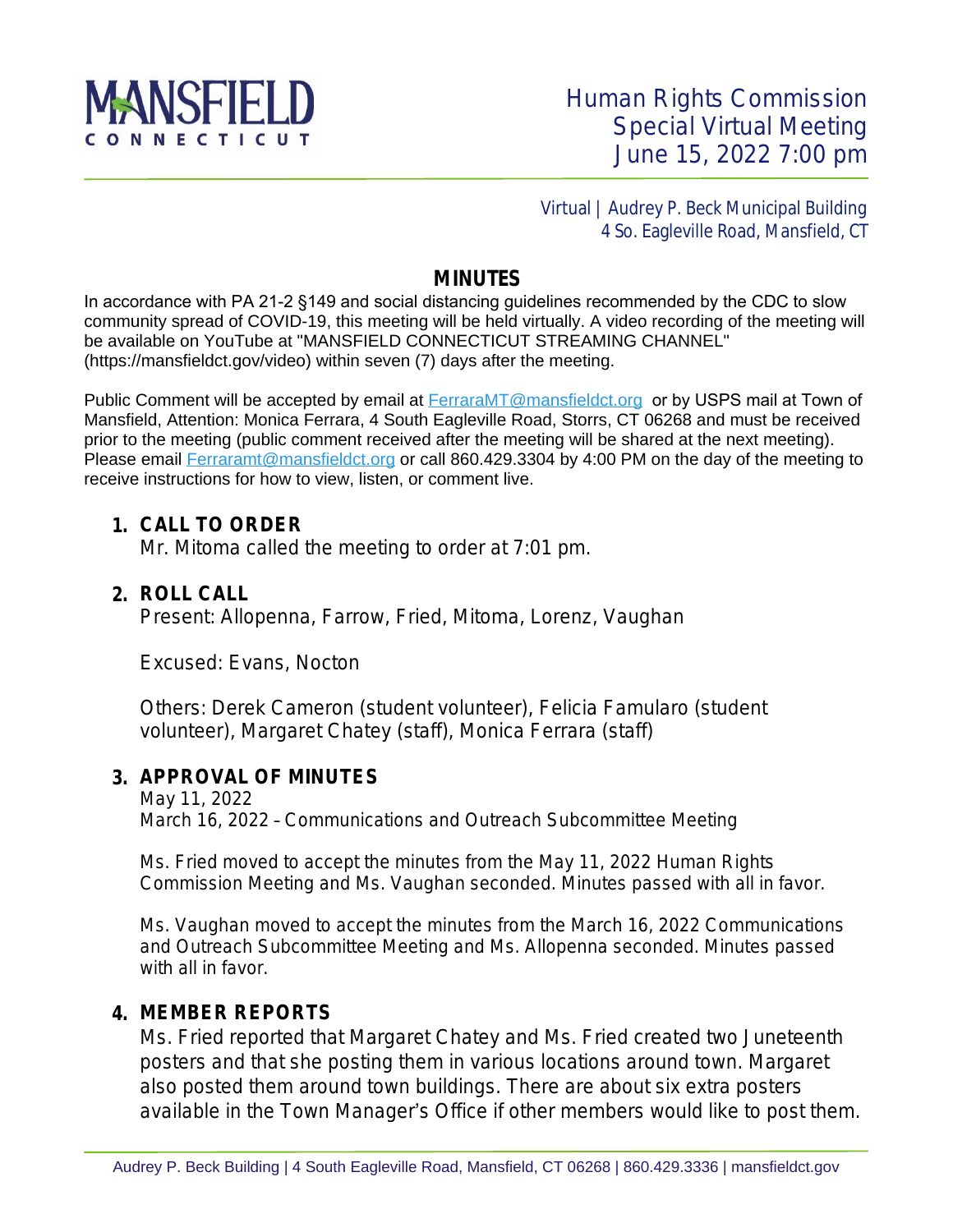Ms. Allopenna reported that the Pride Event went very well and that there was a huge turnout.

Ms. Chatey reported that the witness stone unveiling went well the other day. There were about 100 people in attendance and there are pictures posted to the Town's Facebook page.

## **5. OLD BUSINESS**

**A.** Juneteenth Proclamation

Mr. Mitoma reported that the Juneteenth Proclamation was adopted by the Town Council and is posted.

## **B.** Book Discussions Update by Ms. Fried

Ms. Fried reported that we are on hold with this book discussion series. The new superintendent of schools, Peter Dart, would like to have public discussions on equity in public schools. Ms. Fried believes that the HRC should be collaborating with the schools for more ideas and topics.

Mr. Mitoma is going to follow up with the Town Manager's office to see if any money was budgeted for the HRC to assist with the creation of this series.

Mr. Mitoma suggested that an invitation be sent to Mr. Dart to attend a meeting to foster communication between the schools and the HRC. Mr. Mitoma will invite Mr. Dart to the July HRC meeting.

## **C.** Suggestion Box Update

Ms. Chatey provided an update on the Suggestion Boxes and stated that it was postponed due to Juneteenth. She is going to try to create a backdrop for the suggestion boxes. Ms. Vaughan volunteered to drop off the suggestion boxes to the Community Center and Library.

# **6. NEW BUSINESS**

**A.** Charge Changes

Mr. Mitoma and Ms. Fried will look at the charge and see if there are any changes that could be made to the charge. Their findings will be included in the next full Commission meeting.

## **B.** Future Outreach Opportunities

Ms. Vaughan stated that we should have a presence at the Celebrate Mansfield Festival (September 24, 2022).

Ms. Chatey brought up Indigenous People's Day to have the Commission start discussing what can be done to celebrate the day. She also reported that there is a Zoom book series that might be another opportunity for a